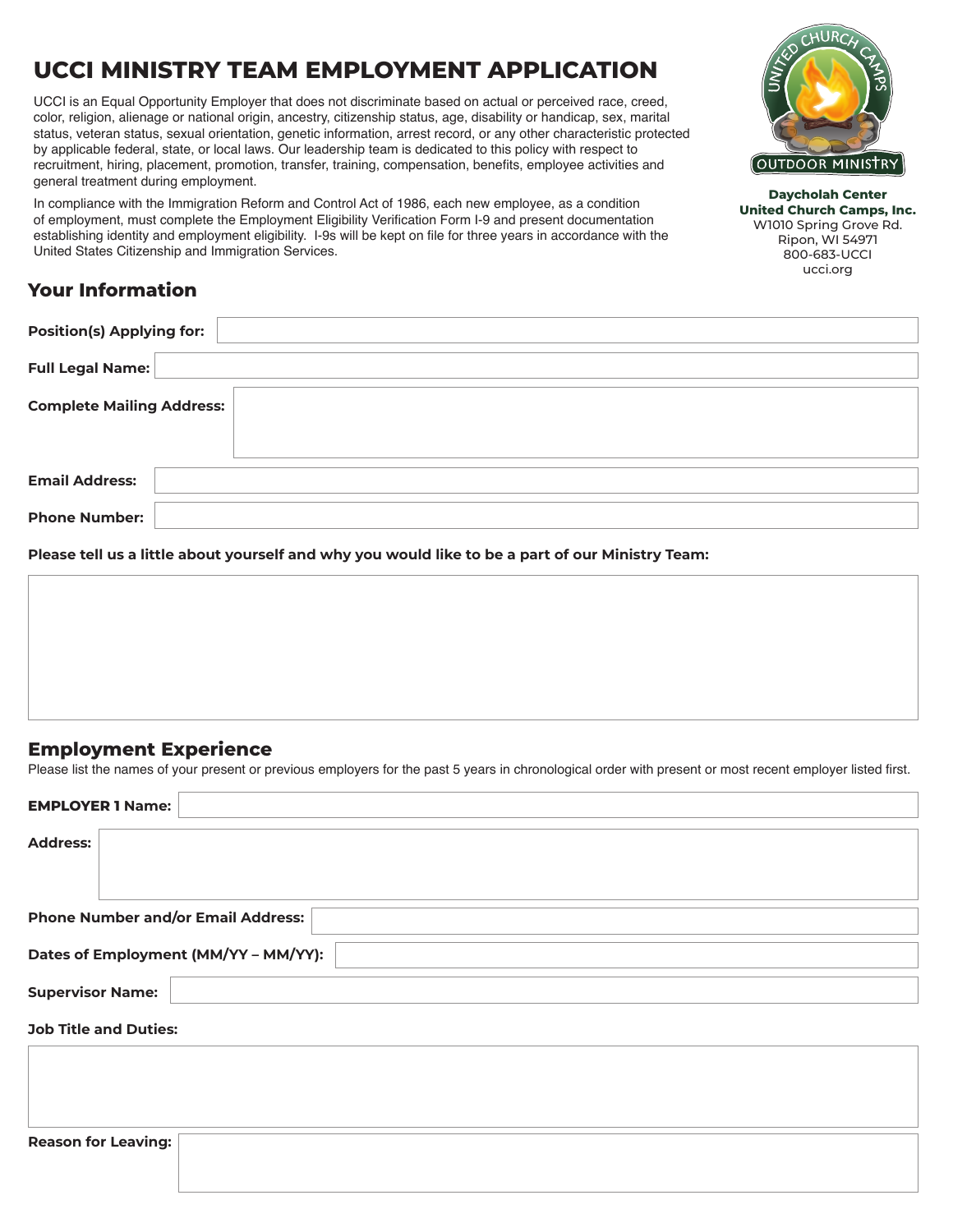| <b>EMPLOYER 2 Name:</b>                                        |  |  |  |  |
|----------------------------------------------------------------|--|--|--|--|
| <b>Address:</b>                                                |  |  |  |  |
| <b>Phone Number and/or Email Address:</b>                      |  |  |  |  |
| Dates of Employment (MM/YY - MM/YY):                           |  |  |  |  |
| <b>Supervisor Name:</b>                                        |  |  |  |  |
| <b>Job Title and Duties:</b>                                   |  |  |  |  |
|                                                                |  |  |  |  |
| <b>Reason for Leaving:</b>                                     |  |  |  |  |
| <b>EMPLOYER 3 Name:</b>                                        |  |  |  |  |
| <b>Address:</b>                                                |  |  |  |  |
| <b>Phone Number and/or Email Address:</b>                      |  |  |  |  |
| Dates of Employment (MM/YY - MM/YY):                           |  |  |  |  |
| <b>Supervisor Name:</b>                                        |  |  |  |  |
| <b>Job Title and Duties:</b>                                   |  |  |  |  |
|                                                                |  |  |  |  |
| <b>Reason for Leaving:</b>                                     |  |  |  |  |
| <b>Education</b><br>Please describe your education background. |  |  |  |  |
| High School: (name & dates attended)                           |  |  |  |  |
| Other: (school name, years attended, degree, area of study)    |  |  |  |  |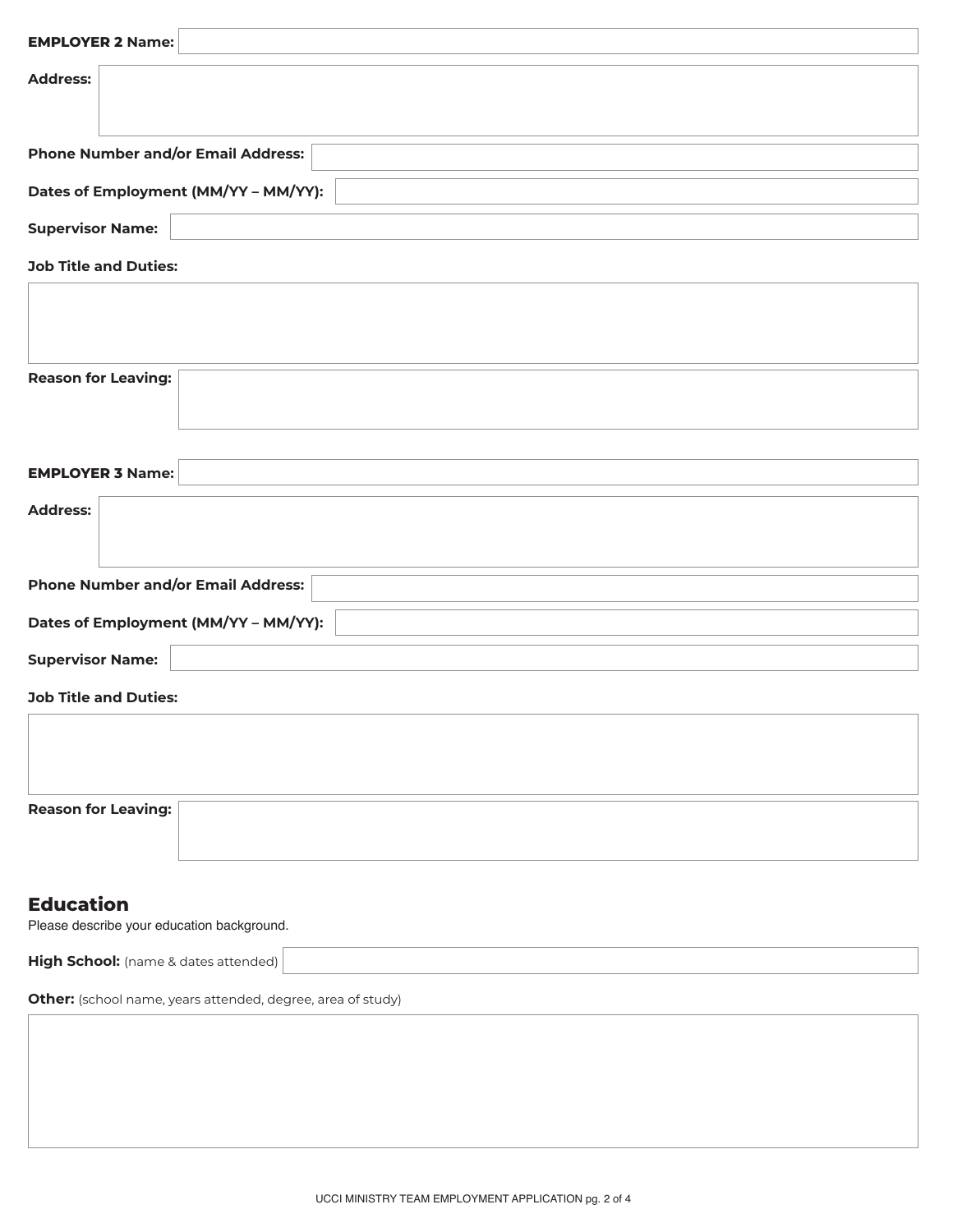#### **References**

Please provide three references who can speak about at least one of the following: work/school ethic, ability to work in a team setting, work with children, leadership, involvement in faith based activities, and general overall character.

| <b>REFERENCE 1 Name:</b>                  |
|-------------------------------------------|
| <b>Relationship:</b>                      |
| <b>Phone Number and/or Email Address:</b> |
|                                           |
| <b>REFERENCE 2 Name:</b>                  |
| <b>Relationship:</b>                      |
| <b>Phone Number and/or Email Address:</b> |
| <b>REFERENCE 3 Name:</b>                  |
| <b>Relationship:</b>                      |
| <b>Phone Number and/or Email Address:</b> |

#### **Screening**

It is our mandate that we thoroughly screen all applicants and make every effort to make our sites safe for staff and participants. The following questions must be answered to be considered.

**TRUE NOT TRUE**

I have never terminated my employment, professional credentials, or service in a volunteer position or had my employment, professional credentials, or authorization to hold a volunteer position terminated for reasons relating to allegations of actual or attempted sexual discrimination, harassment, exploitation, or misconduct; physical abuse; child abuse; or financial misconduct.

If not true, give a short explanation.(Please indicate the date of termination; name, address, and telephone number of employer or volunteer supervisor; and nature of the incident(s) leading to your termination).

| Are you at least 16 years of age, can you lift at least 40 lbs, and are you able to<br>fulfill the requirements of the position for which your are applying? | <b>YES</b> | <b>NO</b> |
|--------------------------------------------------------------------------------------------------------------------------------------------------------------|------------|-----------|
| Do you have a valid driver's license?<br>If yes, please provide your license number and state in which it was issued.                                        | (O) YES    | <b>NO</b> |
| I give permission to UCCI leadership to contact my references as part of<br>the application process.                                                         | YES        | <b>NO</b> |